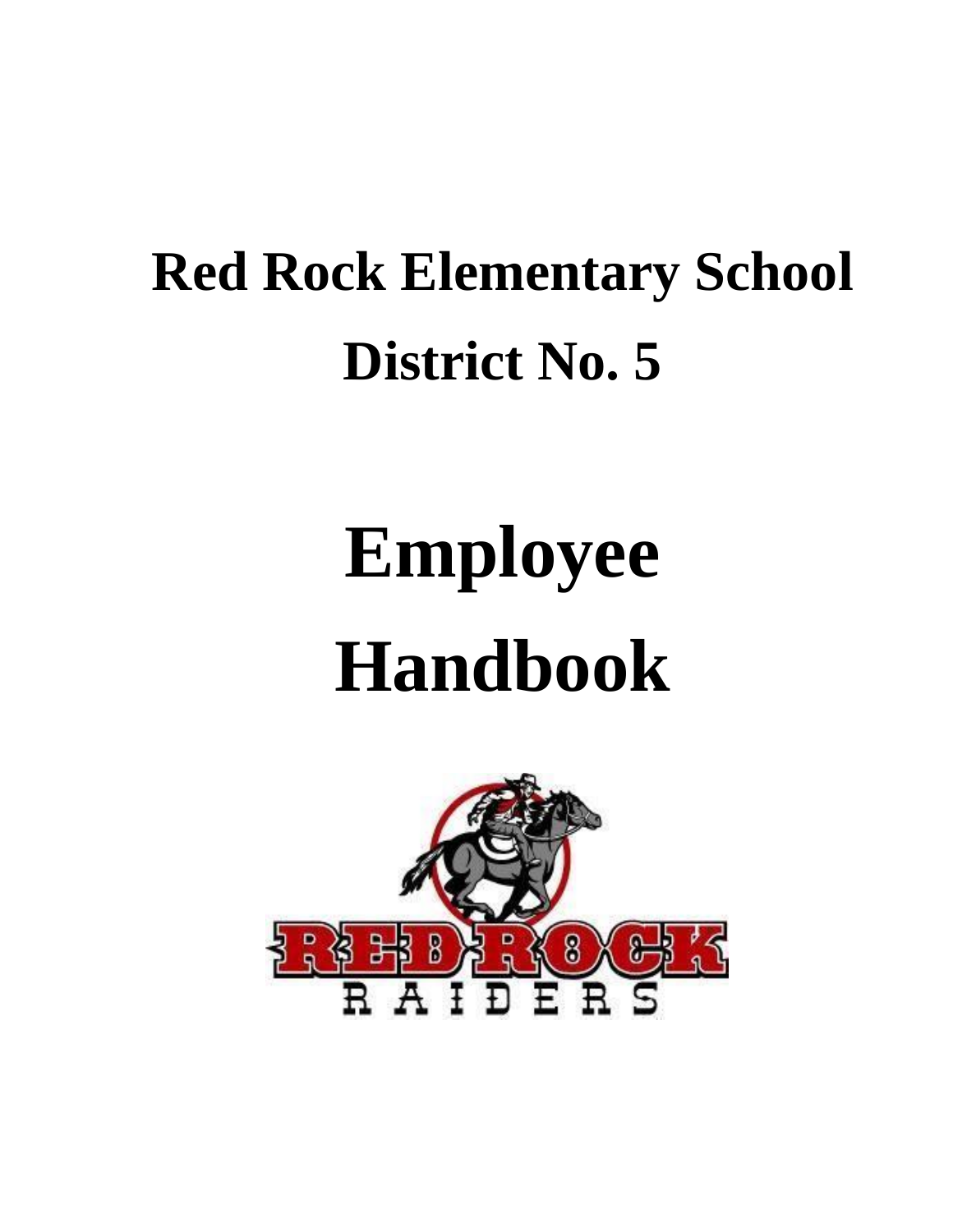## **I. Introduction**

This Employee Handbook provides a summary of employee benefits and guidelines with respect to your employment. It does not cover all aspects of your employment with RRSD. You are responsible for reading and understanding this Employee Handbook. If you have any questions, please discuss them with your supervisor.

This Employee Handbook replaces any earlier RRSD Employee Handbook. In addition, this Handbook may be revised from time to time, as needed, without prior notice as business, employment, legislative and/or economic conditions dictate. Any such revisions apply to existing as well as future employees. Revisions will be made as they are approved.

## Mission

The Red Rock School District Governing Board has adopted a district mission statement emphasizing a collaborative commitment among all parties in a time of growth and change for the district. The mission statement and supporting vision, goal, and beliefs are listed below.

The mission of Red Rock Elementary School District is to provide comprehensive, success oriented instruction for all students in our growing district. Learning opportunities are designed to maximize each student's potential in the areas of academic ability, social and emotional development, physical well-being, cultural and aesthetic awareness, and community contribution and responsibility. Red Rock School District will continue to pursue and implement scientifically research based educational methods, strategies and technologies.

## Vision

Red Rock Elementary School is a professional learning community that ensures each student learns and succeeds in all academic areas and realizes his/her full potential as a positive contributing member of society.

## **II. District Work Place Standards**

## Equal Opportunity

It is the State of Arizona's policy to provide equal employment opportunity to all without regard to race, color, religion, sex, age, national origin, disability, genetic information, pregnancy, military or veteran status, or any other status protected by law. All individuals are to be treated in a fair and non-discriminatory manner throughout the employment process.

## Reasonable Accommodation of Individuals with Disabilities

The District makes reasonable accommodations to qualified employees with disabilities for the performance of essential job functions without undue hardship to the District. Accommodations are reviewed case by case in accordance with the Americans with Disabilities Act (ADA) and any state or local laws that prohibit disability discrimination.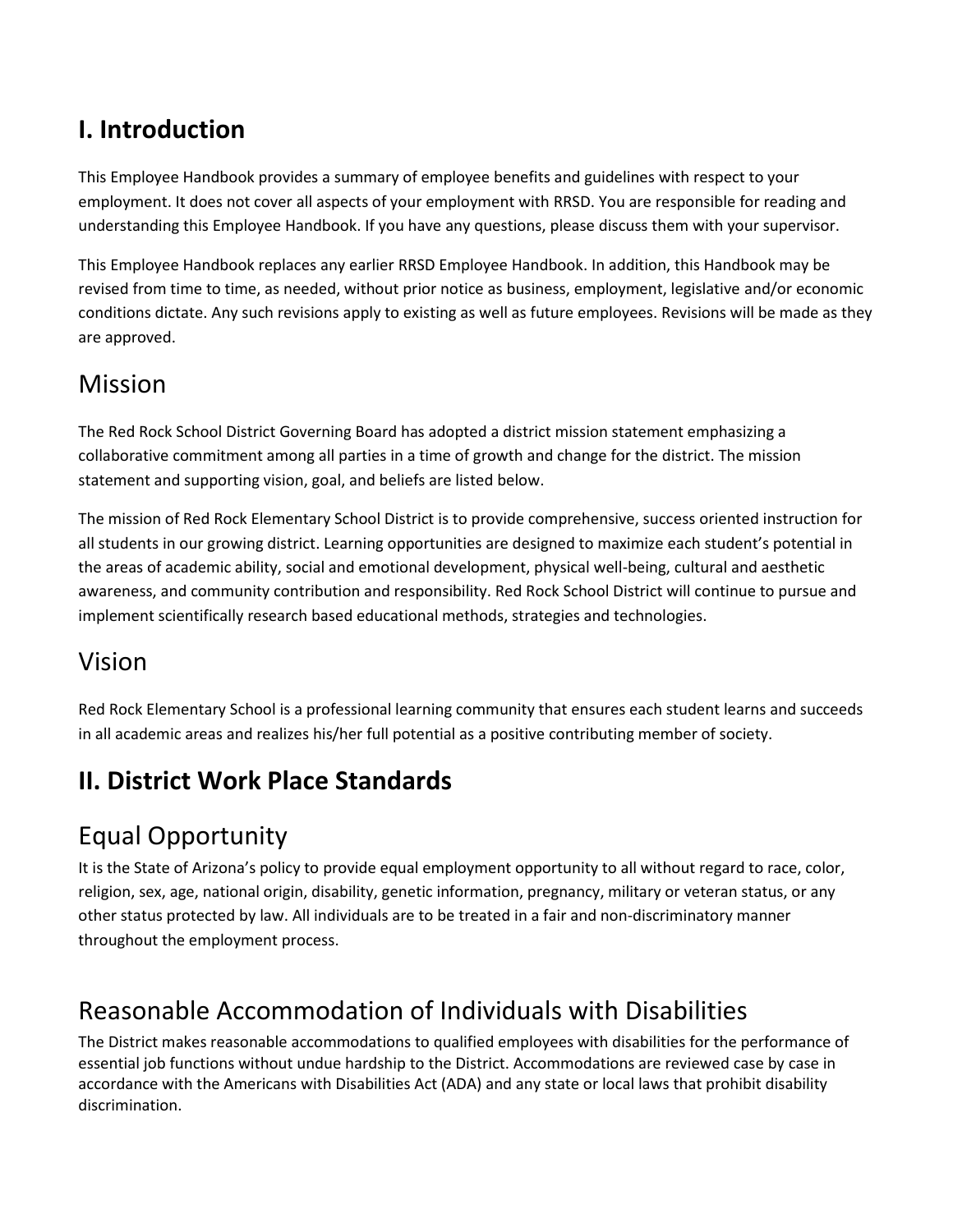## Mandatory Reporting

The most important responsibility of every professional educator is protecting the welfare of the students in his/her care. The purpose of Arizona's mandatory reporting law, A.R.S. § 13-3620, is to ensure the safety of children. Therefore, educators in the Red Rock School District take their duty to report possible situations of child abuse very seriously. All RRSD staff are to participate in extensive training regarding District policy and Arizona's mandatory reporting law. Below is a brief overview regarding Arizona's mandatory reporting law, which governs personnel of the Red Rock School District.

A.R.S. §13-3620 states "any person who reasonably believes that a minor is or has been the victim of physical injury, abuse, child abuse, a reportable offense or neglect that appears to have been inflicted on the minor by other than accidental means…shall immediately report or cause reports to be made of this information" to law enforcement of Child Protective Services. If the suspected abuser does not have care, custody or control of the minor, the report shall be made to law enforcement only.

Recent changes in the law no longer require educators to have visible evidence of abuse. Educators may form a reasonable belief that abuse has occurred based on their own observations, information provided by the student, or information provided by a third party. It is not the responsibility of the educator to investigate in order to determine that abuse has occurred; rather, the educator is responsible to make the report to those agencies that have the legal responsibility to investigate and make such a determination.

If an educator makes a report regarding possible abuse, it is the responsibility of law enforcement or CPS, not the educator, to contact the child's parents about the incident. Additionally, any inquiries about the situation will be referred to law enforcement or CPS. School personnel cannot release written documentation regarding a situation being investigated.

In the event that a report ever needs to be made to authorities regarding possible abuse of your child, please be assured that the first priority of educators is the well-being of your child.

## Drug Free/Tabaco Work Free Place **A.R.S. 36-798.03**

Our District is dedicated to providing a healthy, comfortable and educationally productive environment for student, staff, and visitors. Out district has implemented a tobacco free environment policy which applies to all students, employees, volunteer, and visitors. The use or possession of tobacco and tobacco products is prohibited in all district buildings, on all district grounds including parking lots, in district vehicles and at district sponsored events, including field trips.

## Drug and Alcohol Testing

The District is committed to establishment of a drug and alcohol misuse prevention program that meets or exceeds all applicable requirements of the Omnibus Transportation Employee Testing Act of 1991. Each employee of the District who is required to have a Commercial Driver's License is subject to pre-employment/pre-duty drug and alcohol testing conforming to Department of Transportation guidelines. All offers of employment for drivers with the District will be made contingent upon pre-employment test results. An applicant testing positive for alcohol or controlled substances will not be considered for employment. Drivers will be tested randomly from a selection pool. Procedures are: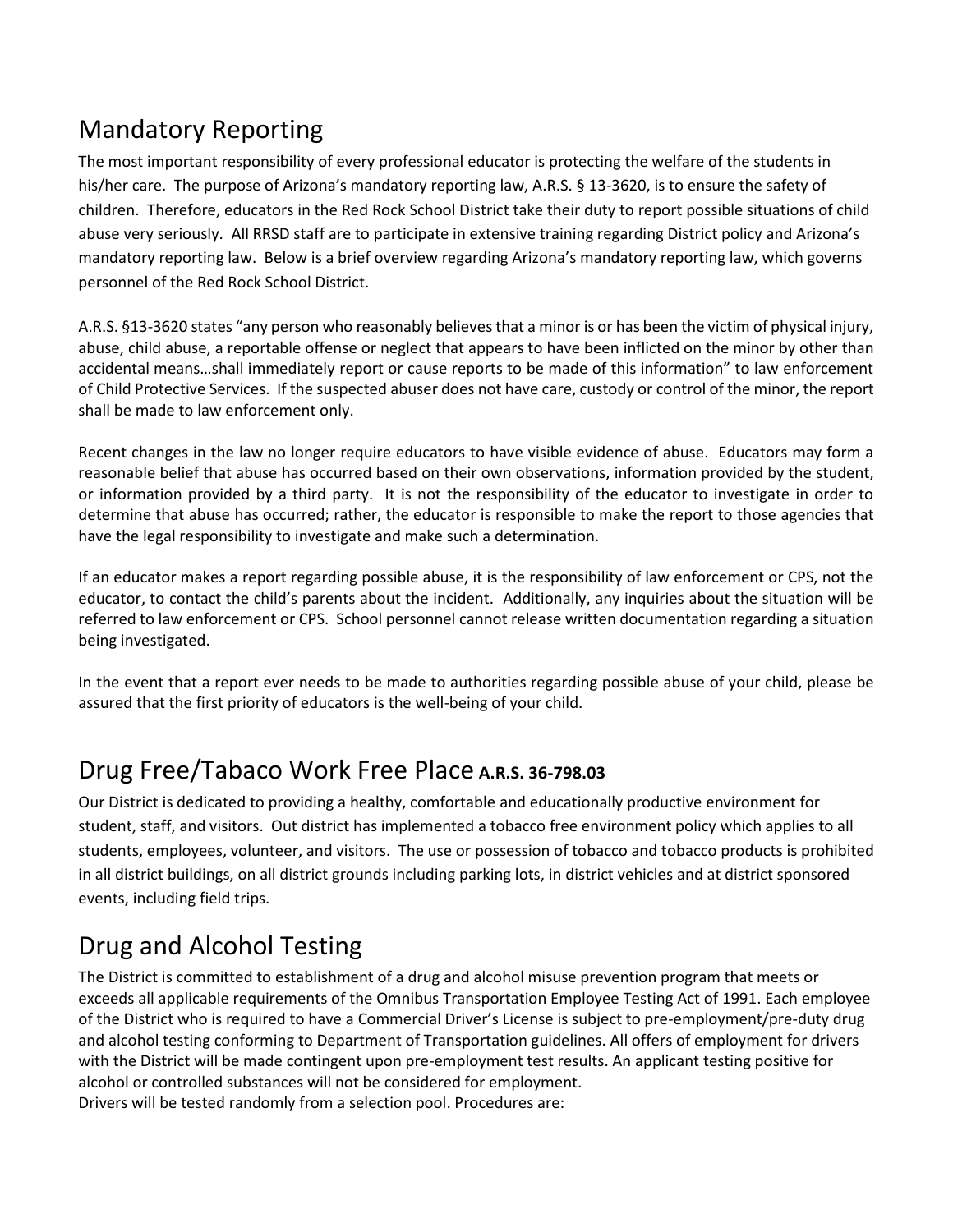- Employees are placed and remain in the pool for random selection.
- Employees are tested using a valid random selection procedure.
- Employees are tested at least once per quarter.
- Employees are tested without prior notice (dates will not be announced).

Drivers may also be tested following an accident or when the District has reasonable suspicion that they are using drugs or alcohol. "Reasonable suspicion" means that the District believes the behavior, speech, body odor or appearance of a driver while on duty are indicative of the use of alcohol and/or controlled substances. Employees who refuse to submit to drug and alcohol testing or whose test results are positive may be disciplined in accordance with District policies, up to and including termination of employment.

## Fingerprinting

Arizona Revised Statute §15-512 requires all district school district employees (Full-time and Part-time) and volunteers to be fingerprinted. **Classified staff and coaches will be fingerprinted at a cost to the employee of \$22.00, paid through payroll deduction.** Certified employees are fingerprinted through state certification procedures. **Volunteers who are not employed by the District will be fingerprinted at no cost to the individual. Fingerprinting results may take as long as two months to be returned to the District.** Employee fingerprint checks that contain questionable items may result in termination of employment. Background investigations must be completed prior to any employee or volunteer working for the RRSD.

## Grievances

Effective communication between District employees, the administrative staff, and the Board is essential for proper operation of the schools. The Governing Board, therefore, authorizes the District Administrator to establish a grievance procedure for employees as the prescribed means of resolving grievances at the earliest date and the lowest possible administrative level.

Such procedure shall provide for Board review of any grievance that cannot be resolved at the administrative level. In such instances, the affected individual may request that the Governing Board review the situation. Such request shall be in writing and shall contain the basis for the appeal, including the act or acts out of which the grievance arose, identification of the Board policies and/or administrative regulations involved, and the remedy sought. Within five (5) working days following notification of the District Administrator's decision, any written request for appeal shall be submitted to the District Administrator for transmittal to the Board. The Governing Board, at a time of its choosing, shall review the grievance and issue a response within fifteen (15) working days following such review. The decision of the Governing Board is final.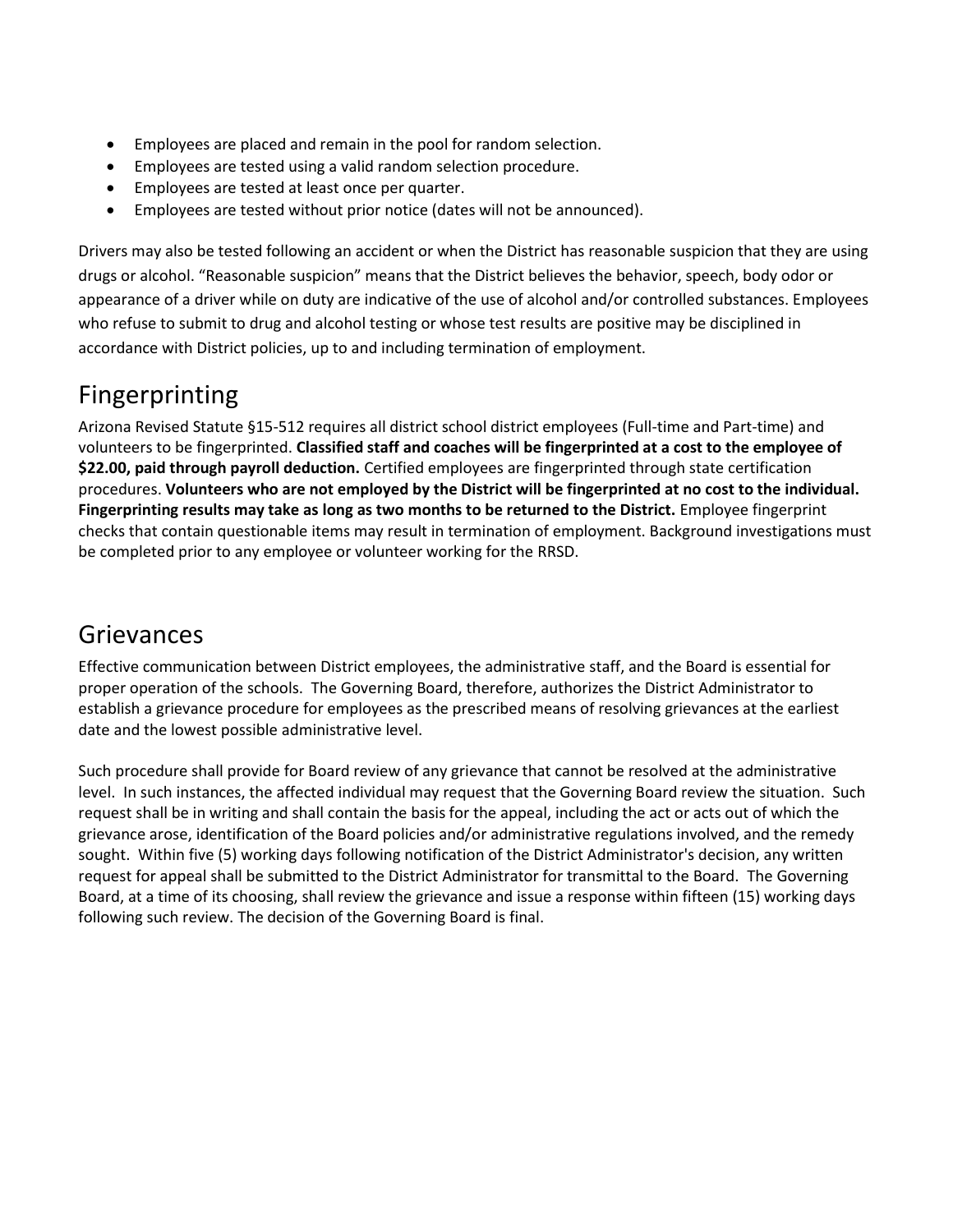## Harassment (Sexual)

It is the policy if the Red Rock Elementary School District there be no discrimination against any student or employee on the basis of sex. In keeping with this policy, the District will not tolerate sexual harassment by any of its students. Sexual harassment is a violation of the District's Comprehensive Discipline Policy. The District considers sexual harassment to be major offense that can result in disciplinary action.

Any unwelcome sexual advance, request for sexual favors or other verbal, written or physical conduct of a sexual nature constitutes sexual harassment when the harassment substantially interferes with a student or employee's performance or creates an intimidating, hostile, or offensive school environment.

## Harassment

RRSD is committed to maintaining human dignity and protecting its employees from unlawful harassment, whether it is of a sexual nature or based on race, color, national origin, religion, age, disability, genetic information, gender, pregnancy, military or veteran status or any other status protected by federal and state laws, rules, and regulations. Unlawful harassment in any form, whether verbal, physical or visual, is prohibited and will result in disciplinary action up to and including dismissal.

## Americans with Disabilities Act (ADA)

The State of Arizona follows the ADA, as amended, by ensuring equal employment opportunities for qualified persons with disabilities and by providing employees, visitors, and contractors with equal access to facilities, programs, and services.

## Student Dismissal Procedures

Under no circumstances should a child be released from the classroom to anyone – not even a parent – unless the teacher has received a call from the office requesting the release. This will ensure the child is not released to an unauthorized person, including a parent without custody, and will make certain the child is properly signed out in the office. Please do not take parents' word they have checked with the office. If anyone comes to your room asking for a child, send them to the office and it will be handled there. Even in the case of a disaster, children can only be released to parents unless we have permission from the parents in writing that their child can be released to someone other than the parents.

## Visitors on School Campus

School Board Policy directs that all visitors register at the office to obtain permission to remain on the school grounds or to enter any classroom and to sign out at the office when leaving campus. (A.R.S. 13-2911A) Visitors must state their business and receive a pass before they are allowed to enter any classroom or activity or to remain on campus. If any staff member sees a person on campus without a visitor pass, they need to ask that person to go to the office to obtain a visitor's pass.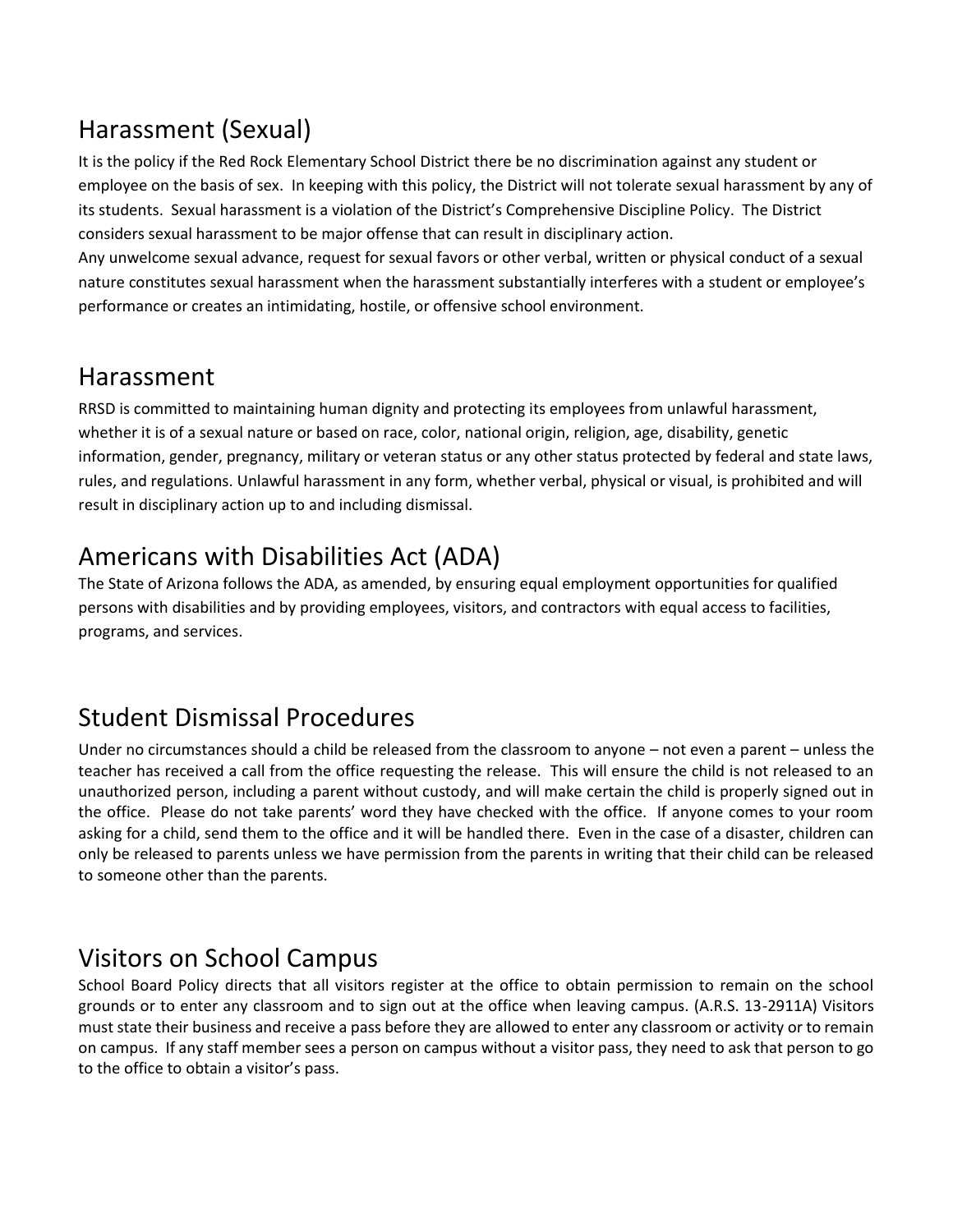Students are not allowed to bring student visitors to Red Rock School. All visitors are treated courteously and are asked to obey existing rules.

## Removal of District Property

District-owned materials assigned to employees are to be kept in the work area. District policy prohibits employees from removing any school property from District premises without the permission of their Supervisor.

## **III. Standards of Conduct**

## Employee Conduct and Code of Ethics

#### **Unacceptable Activities**

RRSD expects each employee to act in a mature and responsible way at all times. If you have any questions concerning any work or safety rule, or any of the unacceptable activities listed below, please see your supervisor. Note that the following list of unacceptable activities does not include all types of conduct that can result in disciplinary action, up to and including termination/discharge. Nothing in this list alters the at-will nature of employment for some employees of the District.

- 1. Violation of any RRSD policy or Procedural Directive.
- 2. Violation of security or safety rules or failure to observe safety rules or RRSD safety practices; failure to wear required safety equipment; tampering with RRSD equipment or safety equipment.
- 3. Negligence or any careless action which may endanger the health, safety or well-being of the individual or another person.
- 4. Being intoxicated or under the influence of a controlled substance, including alcohol, while at work; use, possession or sale of a controlled substance in any quantity while on District premises, except medications prescribed by a physician which do not impair work performance, except cannabis, which cannot be used or possessed even with a prescription.
- 5. Possession of dangerous or illegal firearms, weapons or explosives on District property or while on duty.
- 6. Engaging in criminal conduct or acts of violence at any time or making threats of violence toward anyone on District premises or when representing RRSD; fighting, or provoking a fight on District property, or negligent damage to property.
- 7. Insubordination or refusing to obey instructions properly issued by your supervisor pertaining to your work; refusal to help out on a special assignment or refusing to cooperate in investigations.
- 8. Threatening, intimidating or coercing fellow employees on or off the premises at any time, for any purpose.
- 9. Engaging in an act of sabotage; negligently causing the destruction or damage of District property, or the property of fellow employees, customers, suppliers, or visitors..
- 10. Theft or unauthorized possession of District property or the property of fellow employees; unauthorized possession or removal of any District property, including documents, from the premises without prior permission from management; unauthorized use of District equipment or property for personal reasons; using District equipment for profit.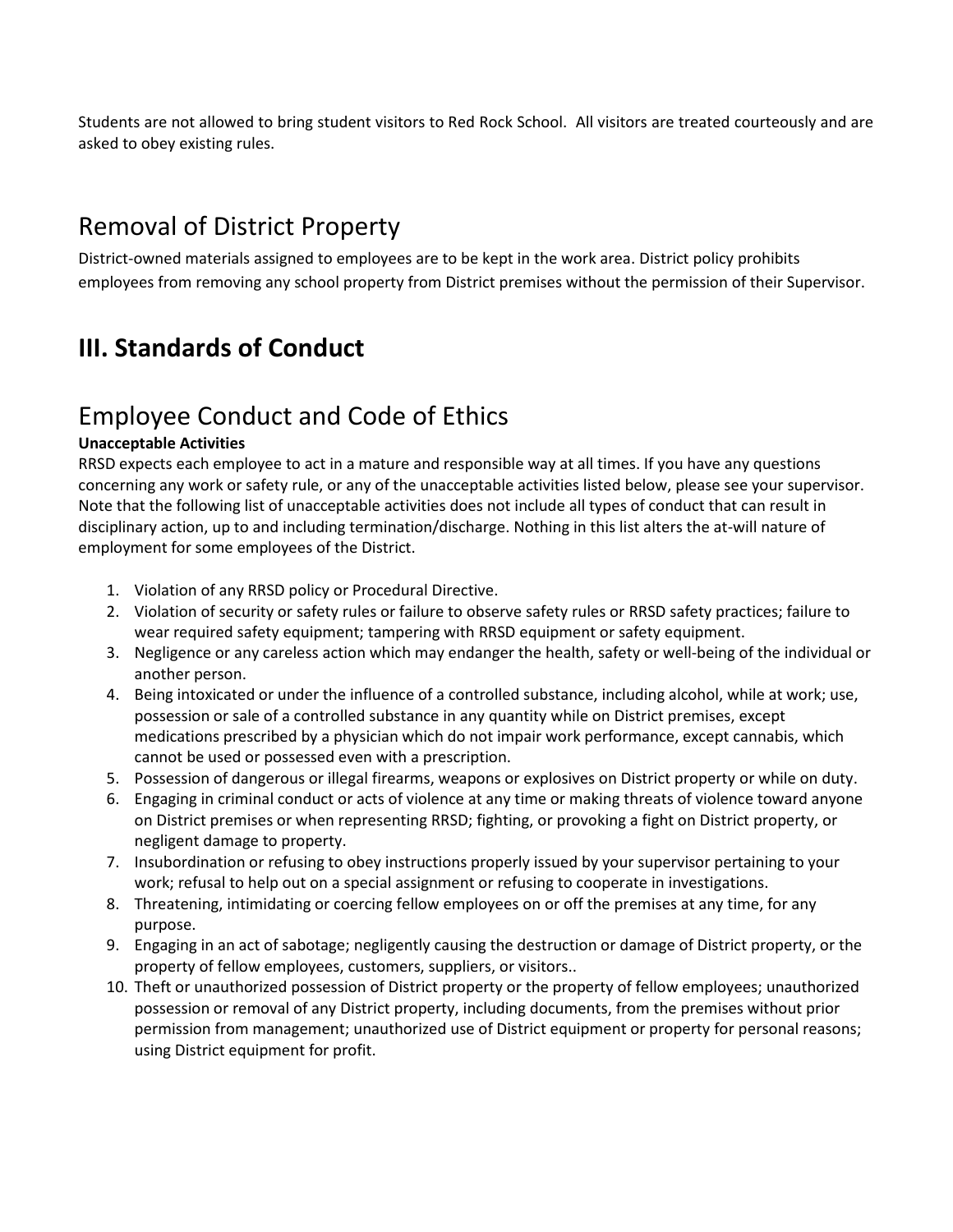- 11. Dishonesty; falsification or misrepresentation on your application for employment or other work records; untruthfulness about sick or personal leave; falsifying reason for a leave of absence or other data requested by RRSD; unauthorized alteration of District records or other documents.
- 12. Spreading malicious gossip and/or rumors; engaging in behavior which creates discord and lack of harmony; interfering with another employee on the job; restricting work output or encouraging others to do the same.
- 13. Immoral conduct or indecency on District property.
- 14. Conducting a lottery or gambling on District premises.
- 15. Unsatisfactory or careless work, failure to meet work productivity or work quality standards.
- 16. Any act of harassment or retaliation based on disability, race, ethnicity, color, sex, sexual orientation, national origin or ancestry, religion, age, veteran status, HIV status and/or any other protected status as defined by law.
- 17. Leaving work before the end of a workday or not being ready to work at the start of a workday without approval of your supervisor; stopping work before time specified for such purposes.
- 18. Sleeping or loitering during working hours.
- 19. Excessive use of telephones or electronic devices for non-business related activities including but not limited to personal calls, text messaging, social networking, etc. .
- 20. Smoking on District property or in District vehicles.
- 21. Creating or contributing to unsanitary conditions.
- 22. Failure to report an absence or late arrival; unauthorized or excessive absences or lateness.
- 23. Obscene or abusive language toward any supervisor, employee, parent, or student; indifference or rudeness; any disorderly/antagonistic conduct on District premises.
- 24. Speeding or careless driving of District vehicles.
- 25. Failure to immediately report damage to, or an accident involving, District equipment.
- 26. Unauthorized soliciting during working hours and/or in working areas; selling merchandise or collecting funds of any kind for charities or others without authorization during business hours, or at a time or place that interferes with the work of another employee on District premises.
- 27. Failure to use required timesheets, alteration of your own timesheet or records or attendance documents, punching or altering another employee's timesheet or records, or causing someone to alter your timesheet or records.
- 28. Sharing or disseminating personal, sensitive, or confidential information about an employee, student, or parent. No employee will disclose confidential information unless legal requirements demand such information be revealed or disclosure is necessary to prevent serious and foreseeable harm.
- 29. Negligence or any careless action which allows others access to personal or confidential information about employees or students. Willfully providing someone access to personal or confidential information about employees or students.
- 30. Any other act or omission which impairs or restricts the ability of the District to provide a safe and healthy environment for employees and students.

## **Social Media Guidelines**

At Red Rock Elementary School District, we understand that social media can be a fun and rewarding way to share your life and opinions with family, friends and co-workers around the world. However, use of social media also presents certain risks and carries with it certain responsibilities. Carefully read RRSD Standards of Conduct; Employee Conduct and Code of Ethics Policy, and ensure your postings are consistent with this policy. Inappropriate postings that may include discriminatory remarks, harassment, and threats of violence or similar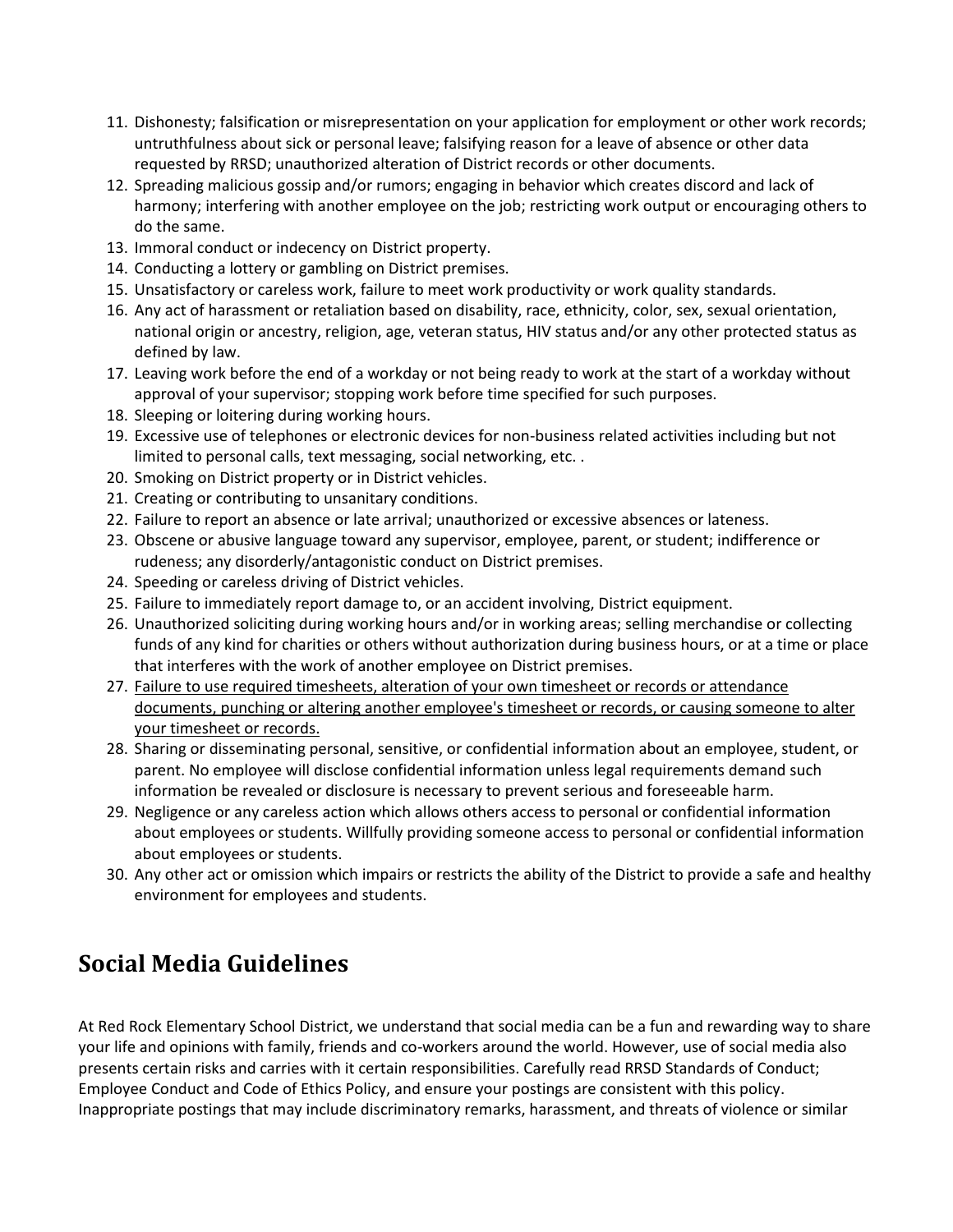inappropriate or unlawful conduct will not be tolerated and may subject you to disciplinary action up to and including termination. This policy applies to all RRSD employees.

#### **Be Respectful**

Always be fair and courteous to fellow co-workers, parents, and members of our community. Also, keep in mind that you are more likely to resolved work-related complaints by speaking directly with your co-workers or by utilizing our Open Door Policy than by posting complaints to a social media outlet. Nevertheless, if you decide to post complaints or criticism, avoid using statements, photographs, video or audio that reasonably could be viewed as malicious, obscene, threatening or intimidating, or that might constitute harassment or bullying. Examples of such conduct might include offensive posts meant to intentionally harm someone's reputation or posts that could contribute to a hostile work environment on the basis of race, sex, disability, religion or any other status protected by law or company policy.

#### **Be Honest and Accurate**

Make sure you are always honest and accurate when posting information or news, and if you make a mistake, correct it quickly. Be open about any previous posts you have altered. Remember that the Internet archives almost everything; therefore, even deleted postings can be searched. Never post any information or rumors that you know to be false. Post only appropriate and respectful content. Maintain the confidentiality of RRSD.

Express only your personal opinions. Never represent yourself as a spokesperson for RRSD. If RRSD is a subject of the content you are creating, be clear and open about the fact that you are an employee and make it clear that your views do not represent those of RRSD, fellow co-workers, parents, or members of the community. If you do publish a blog or post online related to the work you do or subjects associated with RRSD, make it clear that you are not speaking on behalf of RRSD. It is best to include a disclaimer such as "The postings on this site are my own and do not necessarily reflect the views of RRSD."

#### **Using Social Media at Work**

Refrain from using social media while on work time or on equipment we provide, unless it is work-related as authorized by your supervisor. Do not use RRSD email addresses to register on social networks, blogs or other online tools utilized for personal use.

#### **Retaliation is Prohibited**

Red Rock Elementary School District prohibits taking negative action against any employee for reporting a possible deviation from this policy or for cooperating in an investigation. Any employee who retaliates against another employee for reporting a possible deviation from this policy or for cooperating in an investigation will be subject to disciplinary action, up to and including termination.

#### **Media Contacts**

Employees should not speak to the media on RRSD behalf without contacting the District Administrator. All media inquiries should be directed to the District Administrator.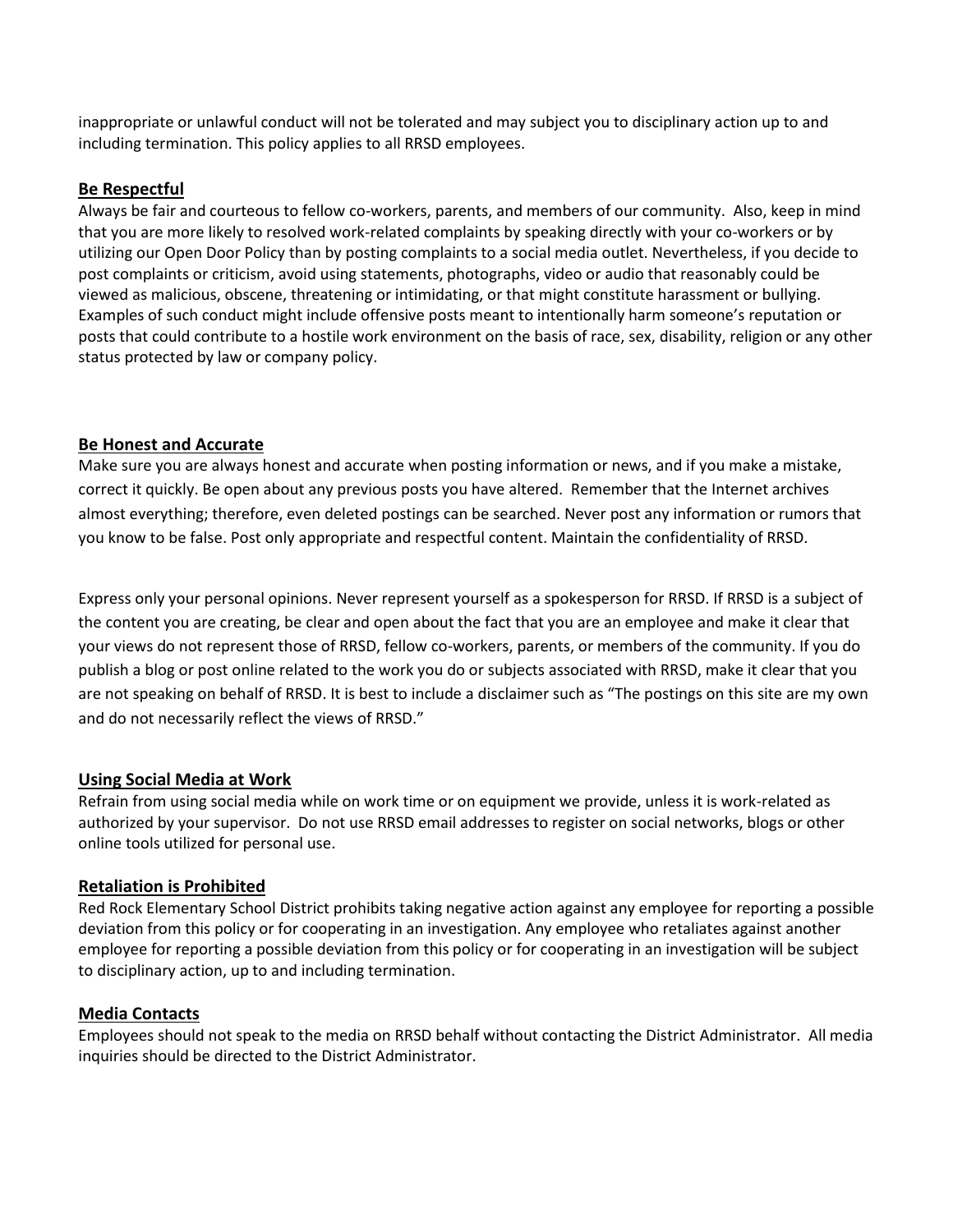#### **Staff Dress Code**

All RRSD employees shall dress in a professional manner that reflects positively on their position in the community. All employees shall have an appearance that is appropriate in light of the environment in which they work and the duties of their jobs. Employees must always consider that their employment places them in the position of role models for students. Employees shall be expected to exhibit a professional image to students, parents, and the community. **In no case shall the standards for employees be less than those prescribed for students in the district Student Behavior Handbook.**

## **IV. Payroll, Benefits, Deductions, Retirement & Leaves of Absence**

#### **Benefits Eligibility**

Employees hired by Red Rock Elementary School District who are considered full-time (30 or more hours per week) will receive benefits, including general (undesignated) leave and other benefits determined by the District. The District's health care provider is ASBAIT (Arizona School Boards Association Insurance Trust) and claims are paid through Meritain. All benefit eligible employees receive a life insurance policy through Horace Mann. Employees have the option of purchasing additional life insurance coverage for themselves, their spouse and/or dependents through Colonial Life, an independent insurance company.

#### **Dependent Coverage**

Employees may purchase dependent coverage for health insurance, dental, vision, and life insurance, subject to a monthly fee via payroll deduction. Voluntary supplementary insurance is available through Colonial Life, an independent insurance company.

#### **COBRA (Consolidated Omnibus Budget Reconciliation Act)**

If medical coverage is lost due to termination, reduction of hours, or other qualifying events, the employee has the right to continue group health coverage without interruption for up to eighteen months through COBRA.

#### **Worker's Compensation**

All Red Rock Elementary School District employees qualify for insurance coverage by The Alliance if injured on the job. To insure proper coverage, the employee should immediately report the injury to the school office or supervisor. Exact time and location of the injury, and the persons involved and details of the accident must be provided. Compensation for lost wages begins on the 8th (consecutive) missed workday. Sixty-six and two-thirds of the employee's average monthly salary will be compensated. When an injury occurs, the employee may use any available general leave until compensation and/or to supplement for the remaining thirty-three percent of their monthly salary. The district will investigate all accidents involving on-the-job injury.

I. If you sustained an on-the-job injury, and your injury is not life threating or does not require immediate medical attention, get with your supervisor or the front office and contact The Alliance on-call triage nurse.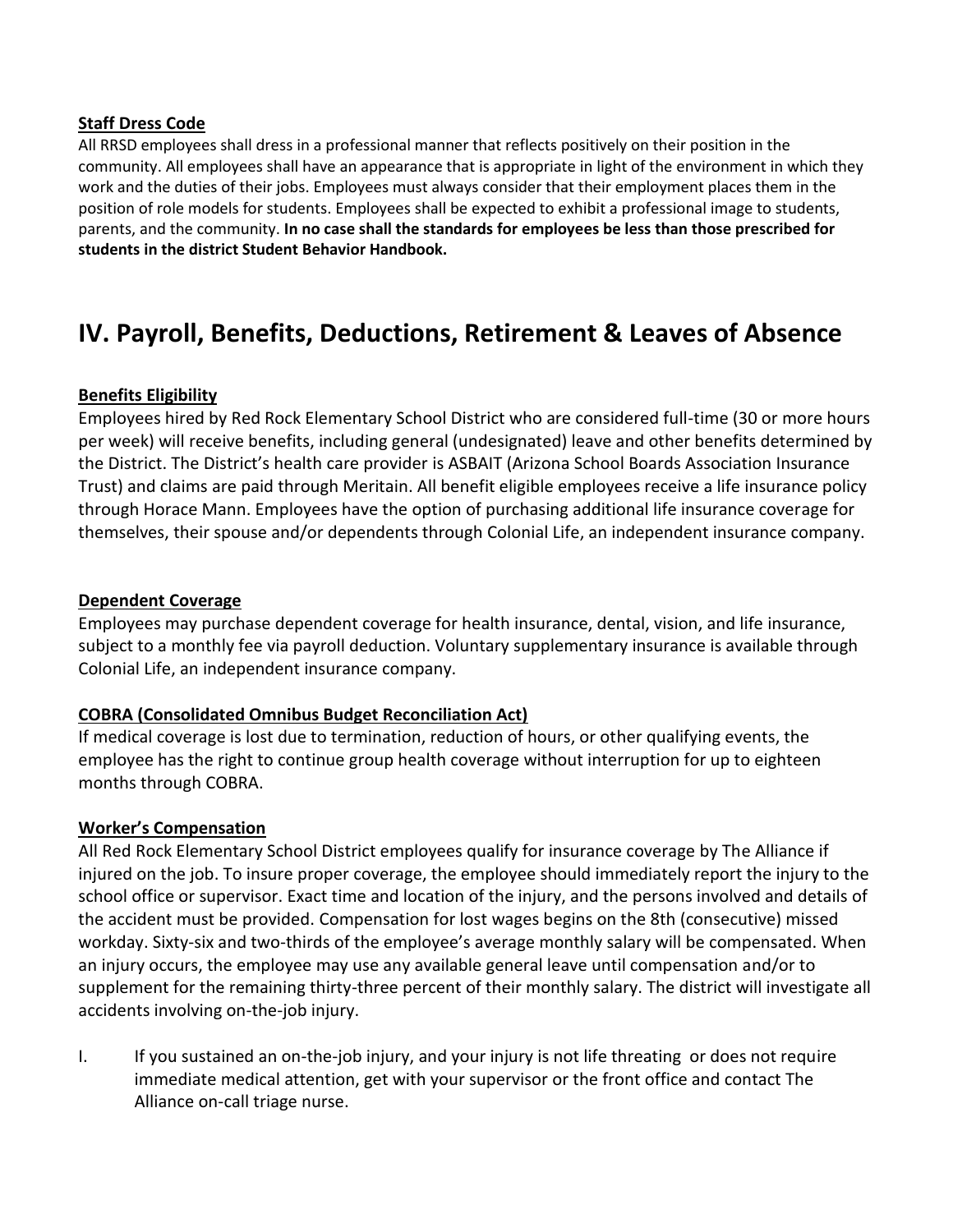#### 1-888-252-4689 Press 2 (1-888-CLAIM-89)

- II. Please keep your supervisor and HR informed about your visits to the physician. You are required to bring documentation of your visits to the physician within 24 hours of your visit.
- III. If you are required by the physician to be off duty, you must report by phone or in person (if able) to your supervisor and to HR with a progress report of your condition following each doctor visit.
- IV. When you are released by the physician for light duty, the release must be presented to your supervisor and to HR immediately and prior to performing any duties. If modified duty is allowed under your medical care, and modified-work assignments are available within the organization then duties will be assigned accordingly. You may be required to perform duties outside of your normally assigned department or work station.

#### **Payroll Policies and Procedures**

#### **General Information:**

The district's payroll department handles pay issues including paychecks and direct deposit set-up, general leave programs, timecards for duties performed other than contracted duties, stipend and extra duty payments, 403-B and tax related issues for all employees, sick bank and extended/medical leave program, verification of employment, and garnishments of levies of wages. Any questions concerning these items should be directed to the payroll department.

#### **Pay Checks**

Pay checks are picked up from Data Processing in time to be distributed every other Friday. If a payday falls on a school holiday, an email will be sent prior to the holiday to all employees providing information on distribution of checks.

#### **Paid Holidays**

Paid holidays for classified employees are as follows:

| Independence Day    | 12 month employees    |
|---------------------|-----------------------|
| Labor Day           | 10/12 month employees |
| <b>Veterans Day</b> | 10/12 month employees |
| Thanksgiving Day    | 10/12 month employees |
| Christmas Eve       | 10/12 month employees |
| Christmas Day       | 10/12 month employees |
| New Year's Eve      | 10/12 month employees |
| New Year's Day      | 10/12 month employees |
| <b>MLK Day</b>      | 10/12 month employees |
| <b>Memorial Day</b> | 12 month employees    |

10 month employees must work a minimum of 30 hours per week to qualify for paid holidays.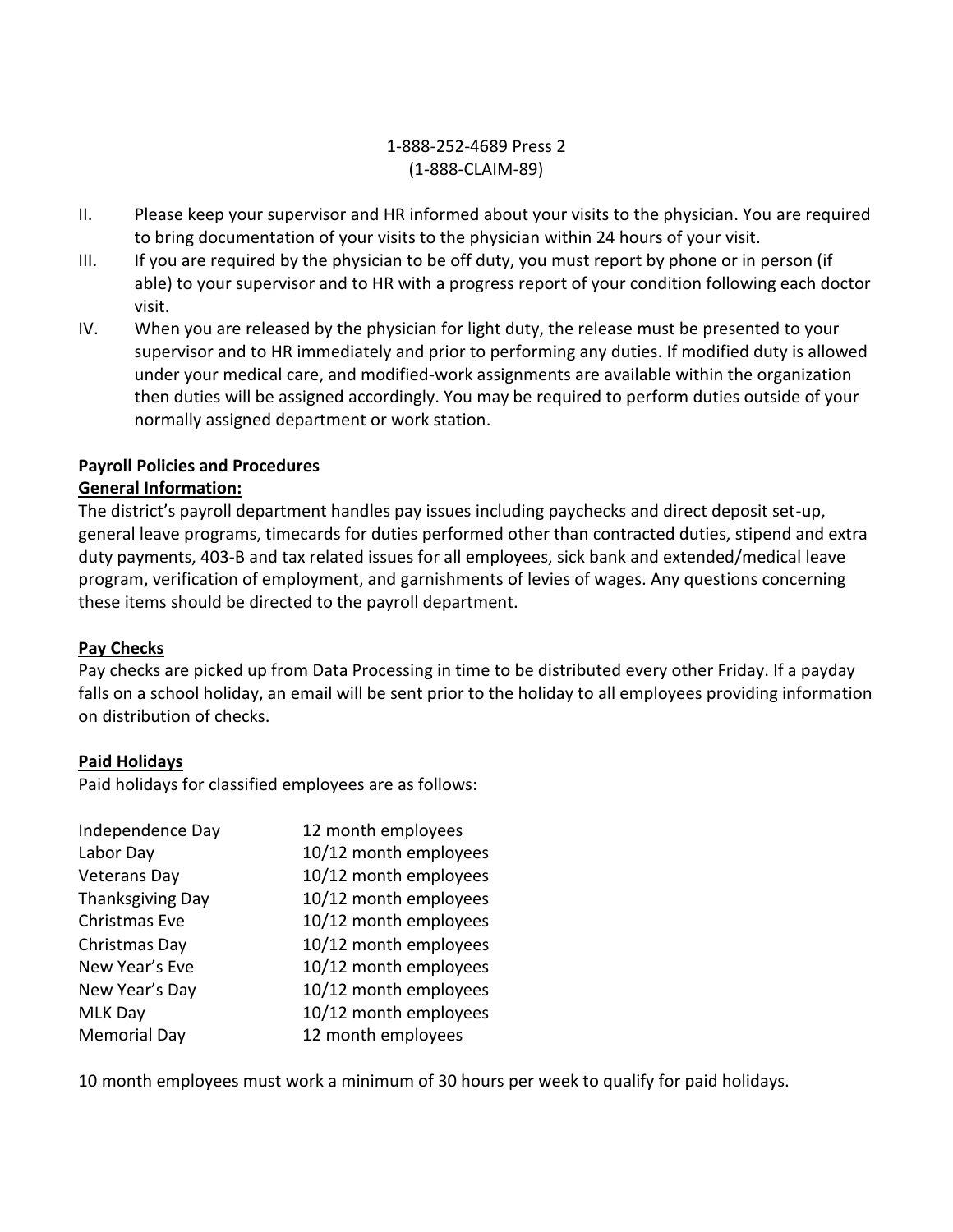#### **Direct Deposit**

Direct Deposit (DD) to your financial institution is available. A voided check or a direct deposit form from your financial institution is required by payroll to establish your deposit. It can take up to a total of one payday before your DD becomes automatic on the second payday. However, if your financial institution rejects the first attempt it will take two (2) paydays before it becomes automatic. Other direct deposit deductions are also available upon request. We highly encourage employees to set up automatic direct deposit. Direct Deposit paystubs are emailed every payday. If you prefer a hardcopy of your direct deposit paystub you must notify the payroll department in writing.

#### **Time Card and Time Keeping System**

All support staff employees, except for administration, are considered non-exempt employees for the purpose of the Fair Labor Standards Act (FLSA) and are subject to the following time reporting guidelines:

- Employees must record all hours worked in the timecard sheets provided.
- Employees may not sign in or out for another employee.
- Both the employee and the administrator/supervisor must sign the timecard form to check for discrepancies.

The district offers full-time support staff the following pay options:

- Paid for actual hours worked
- Have their pay prorated throughout the school year with a lump sum in May
- Have their pay prorated throughout the school year and receive summer pay

"Full-time equivalent (FTE)" for support staff employees is eight (8) hours per day or forty (40) hours per week.

#### **Mandatory Payroll Deductions**

There are six (6) mandatory deductions that will come out of your pay each pay period. These standard deductions are:

- Federal Income Tax
- Arizona State Income Tax
- Federal Social Security
- Federal Medicare
- Arizona State Retirement (ASRS) (20 hours or more per week)
- Arizona State Retirement (Long Term Disability) (20 hours or more per week)

Each pay advice (check stub or direct deposit paystub form) shows the amount deducted for these areas by pay period and as accumulated for the year-to-date. It is the employee's responsibility to notify the payroll department in writing of any additions, deletions, voluntary deductions or changes to his or her tax deduction status.

#### **Income Tax**

• Withholding each employee, upon employment, must complete a withholding exception certificate (Federal: W4; State: A4) that determines how much Federal and State tax will be deducted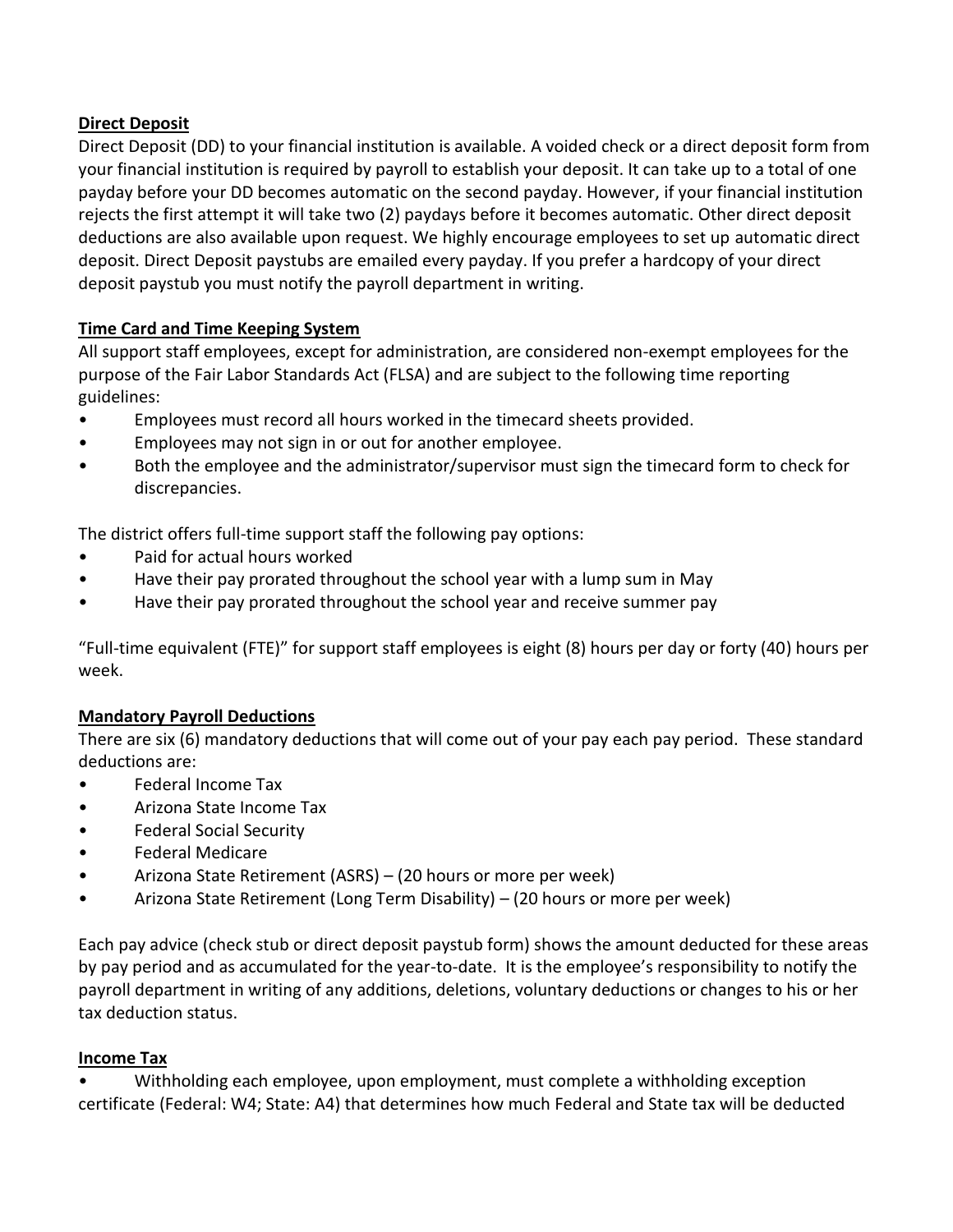from the employee's gross pay. Employees should contact the payroll department for a new W4/A4 when corrections must be made. We are not able to advice you on your withholdings.

• Federal W-2 Form in January, a Federal W-2 form is sent to each employee indicating the amount of salary received and the amount of taxes withheld during the calendar year. It is the employee's responsibility to keep your address current to facilitate delivery of W-2.

#### **Social Security**

Every employee of RRSD is required to have a Social Security number. This deduction is divided into two parts for reporting purposes and shows on your check stub as Social Security and Medicare deductions. The payroll department will notify employees of periodic changes to income tax laws. To ensure compliance with Federal and State tax regulations, each employee is encouraged to read all payroll department memos.

#### **Sick/Personal (General) Leave**

General leave for District personnel is a designated amount of compensated leave that is to be granted to a staff member for whom, through personal or medical reasons and family illness, injury, or quarantine, is unable to perform duties assigned. General leave may include other excused absences, such as personal day, medical, dental, or optical examination or treatment impossible to schedule on non-duty days. Family, for purposes of general leave, shall include:

- Spouse;
- Children;
- Parents (employee's or spouses);
- Grandparents;
- Grandchildren;
- Siblings;
- Like relations created by marriage (e.g., stepchildren, etc.)

General leave is only for the purpose of personal business, recuperative activities, e.g., obtaining medical care or treatment, procuring medications or other prescribed materials, convalescing at home or at a medical facility, or other therapy or activity prescribed by the employee's physician or health practitioner. General leave should not exceed a period of three (3) consecutive days, unless an approval is granted by the site administrator or supervisor. General leave may not be taken for the purpose of extending the holiday/intersession period. General leave may be used for preventative medical appointments if the employee is unable to schedule the appointment outside his regular work hours. All general leave rolls over to the next fiscal year without a maximum limit.

General Leave Will Not Be Granted During the Following Periods:

• On the day immediately preceding or following a holiday/intersession period unless extenuating circumstances exist. Requests to use general leave the day before or after a holiday/intersession period must be approved by the district administrator or supervisor and submitted in writing to the District office at least ten (10) working days before the date of general leave requested.

• During the first two (2) weeks of school or the last two (2) weeks of school unless the absence is accompanied with a physician's note.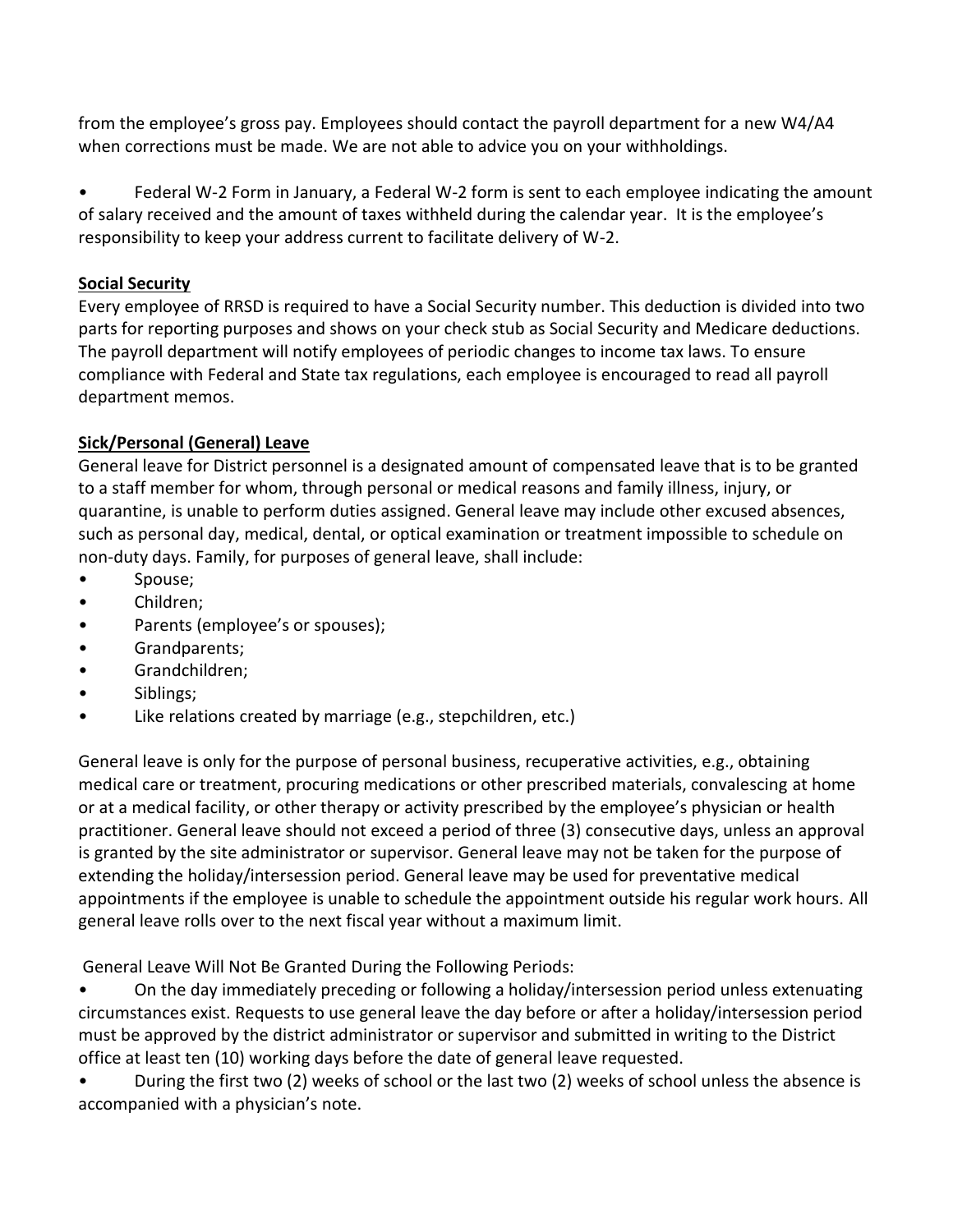Failure to have an absence pre-approved during these blocked out days may result in loss of daily wages. If illness is the reason for an absence the supervisor has the authority to request a physician's note to verify the excuse for the missed day(s). Failure to provide this document could result in a loss of wages for the day(s). The district administrator or supervisor will have the authority to approve absences that were not pre-approved if they determine that extenuating circumstances were present and therefore the leave time is to be granted. When any staff member exhausts all days of accumulated general leave, an unpaid leave of absence must be requested, pursuant to District policy.

The employee must make a reasonable attempt to notify the immediate supervisor of an absence and the reason for the absence at the earliest opportunity, but in no case later than two hours before the start of his or her regular workday. Leaving a telephone message/text is acceptable notification. Failure to do so may be just cause for disciplinary action including deduction of salary. For planned absences (e.g. professional leave, scheduled medical appointments, general leave, etc.) earlier reporting is expected.

#### **Sick (General) Leave Buyback**

An employee who voluntary terminates employment with the District, prior to reaching retirement, may be compensated by the District for unused accumulated sick leave at maximum of ninety (40) sick leave days at the current substitute daily rate for their employment classification. An employee who is involuntarily terminated or who leaves the District in a manner contrary to District policy will not be compensated for unused accumulated sick leave.

If retiring from the District, the employee must submit a letter of intent to the District Administrator by May 15 of the year prior to retiring.

#### **Maternity Leave**

General leave may be used for childbirth during the time the physician verifies that the employee is physically unable to perform her normal duties until the time the physician verifies that her condition is satisfactory to resume her normal work duties. General leave for childbirth will not exceed beyond six (6) weeks after the birth without a physician's verification. If the employee does not wish to return to her work duties, an extended unpaid leave of absence must be requested, consistent with District policy.

#### **Bereavement Leave**

An employee may be granted, upon request to the District Administrator, up to three (3) days of leave per year per instance, with pay, to be used in the event of death in the employee's immediate family.

#### **Jury Duty**

Employees who are required to serve on a jury may do so without loss of salary. It is the employee's responsibility to reimburse the District for jury duty pay when such payment is made directly to the employee. Typically, it is easiest to cash your checks and provide copies of the payment records to the Payroll Department. The receipt or copies of the payment record should show mileage, other reimbursement of expenses, and jury pay. You are entitled to keep all except the jury pay. Payroll can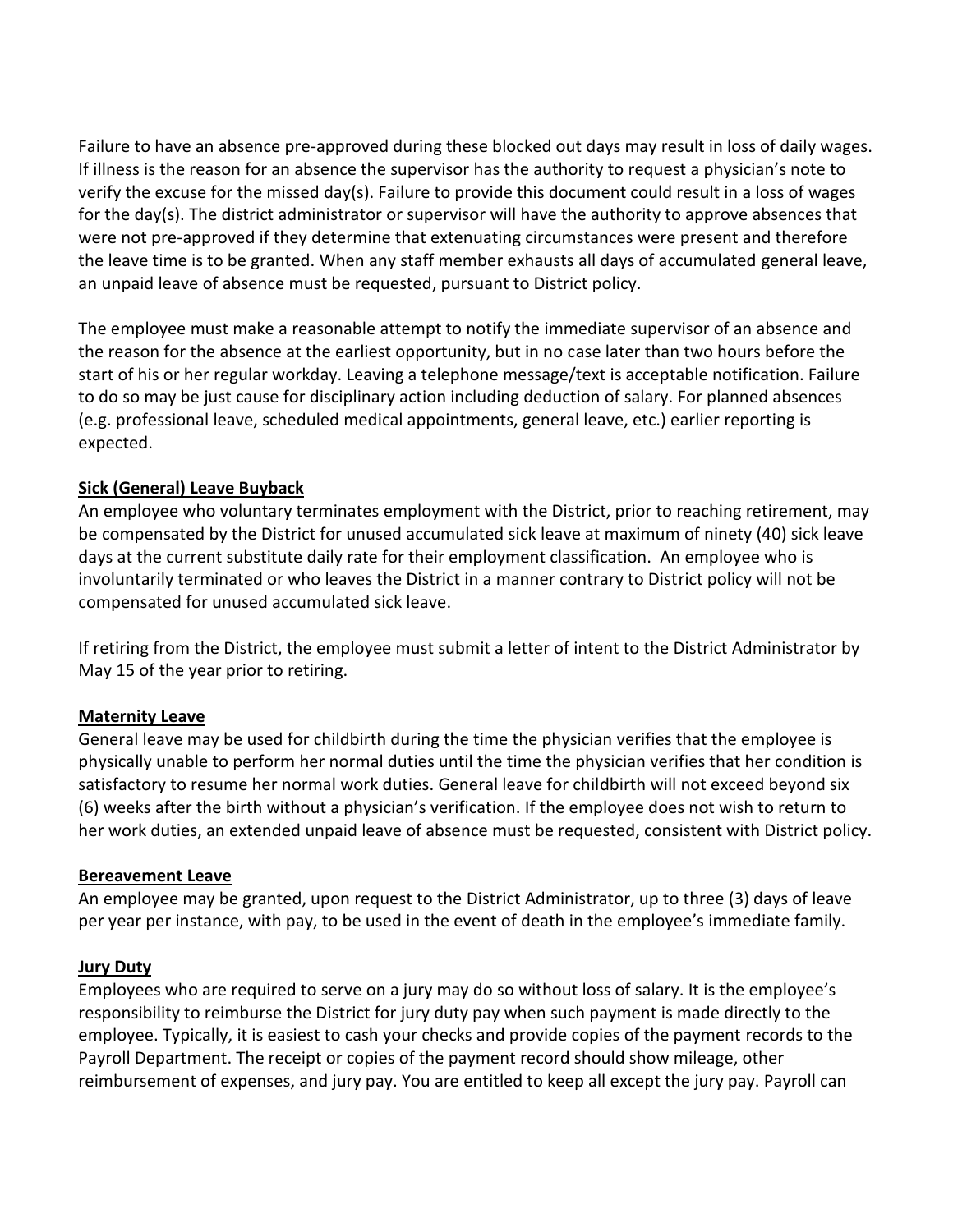deduct the amount received from your pay or you may write a check to the District for the amount of the payment.

#### **Military Leave**

An employee who is a member of the Military Reserve or National Guard shall be entitled to leave of absence without loss of pay, time or efficiency rating when engaged in field training. Refer to Board Policy GCCD.

#### **Professional Leave**

Professional leave with pay may be granted by the administration whenever it is considered to be of value to the District. Requests must be submitted at least ten (20) days prior to the meeting or conference (whenever such prior request is possible). Refer to Board Policy DKC.

#### **Sabbatical Leave**

Sabbatical leave may be granted to teaching and administrative personnel for a maximum of one year. Application for sabbatical leave must be received by March 15. It will be considered within the framework of all applicable law, on the basis of improvement of professional preparation and/or the educational program of the District, current assignment of the individual, value of the leave to the District, and funds that are available.

An employee's sabbatical leave will be governed by applicable Arizona Revised Statutes. Refer to Board Policy GCCF.

#### **Primary Care Visits**

Employees are requested to arrange for doctor, dental and similar appointments on their own time. Appointments scheduled during the workday will be charged toward the employee's sick leave.

#### **Leave of Absence**

The Governing Board may grant a leave of absence, without pay, to District employees for a period of up to one year. Refer to Board Policy GCCC for more information. You will be required to present a fitness for duty certificate from your doctor to be restored to employment; if such certification is not received in a timely manner your return to work may be delayed until such certificate is provided.

#### **Sick Leave Donation Program**

The District recognizes the existence of circumstances under which non-job related, seriously incapacitating, and extended illnesses and injury may exhaust accrued leave of District employees. To provide some measure of relief in such situations, a limited mechanism, based upon voluntary transfer of accrued leave is established. The mechanism is Donated Sick Leave.

The Governing Board authorized a committee comprised of the District Administrator, Assistant Principal and Business Manager to consider sick leave donation requests.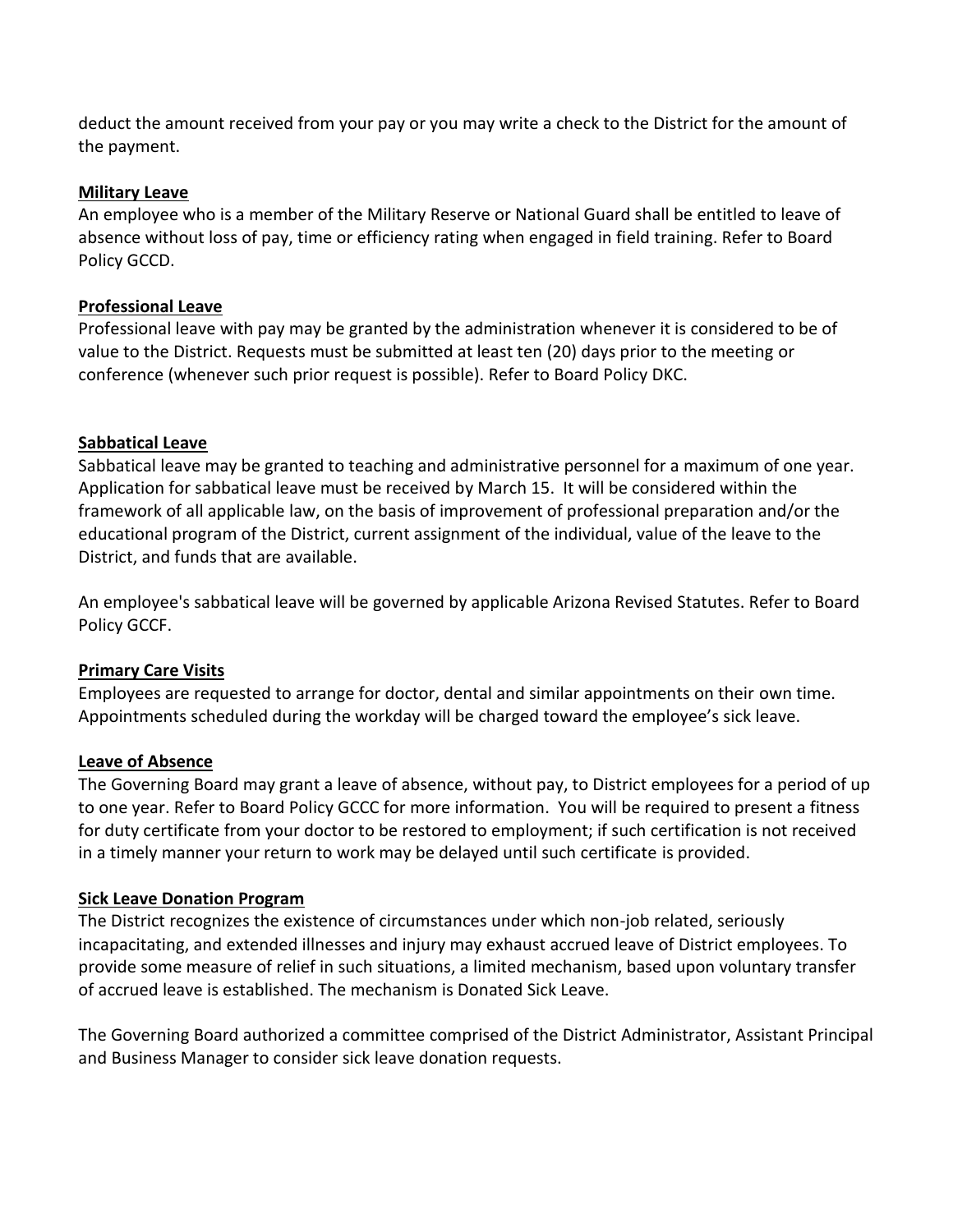Employees may donate sick leave to an employee who has exhausted all paid leave and has been deemed by the committee to have a catastrophic health issue by submitting a Request to Donate Annual Leave Form.

When the donated sick bank becomes depleted, the human resource/payroll will solicit new contributions for the program in order to replenish.

Sick leave donations will be considered by the committee on an individual basis and not accumulate as a "bank". Any unused donated sick leave will be returned to the donor when the employee is able to return to work or is no longer an employee of the district. If multiple donor's sick leave is involved a percentage will be divided among them.

#### **Limitations:**

- 1. Only contributing full-time (30 hours per week) employees who have been employed by the district for at least one (1) year are eligible to enroll and participate in the sick leave donation program. Part-time, substitute or temporary workers are not eligible to enroll or participate in the program.
- 2. Each approved applicant is limited to a one-time consecutive use of thirty (30) days max in any school year.
- 3. For the purpose of this program, a day donated equals a day requested.
- 4. Days of leave, not the actual wage of the donor employee, will be donated.
- 5. An employee will not earn/accrue leave during their period of use of donated sick leave.
- 6. Donated Sick leave may not be used for intermittent absences.
- 7. Donated sick leave is established to be utilized in circumstances where an employee has a nonjob related, seriously incapacitating, extended (catastrophic) illness or injury for a single use not to exceed 30 consecutive days.
- 8. Employee will not be eligible for donated sick leave after having qualified for short-term disability or long-term disability. Employee must not be eligible for any disability benefits, including but not limited to Social Security, provided at the District's expense.
- 9. Donated sick leave cannot be used for non-complicated maternity leave for an enrolled employee. Ordinarily, childbirth is not considered a serious illness. A doctor's report is required to verify the qualifying need.

## Tax Credit Donations

Arizona law [\(A.R.S. 43-1089.01\)](http://www.azleg.state.az.us/ars/43/01089-01.htm) allows taxpayers to receive a tax credit of up to \$200 for a single individual or a head of household and \$400 for a married couple filing a joint return for donations that benefit students in our public schools. That's not just a deduction, it's a tax credit - it reduces what you owe in state taxes, dollar-fordollar.

When you make your donation to Red Rock Elementary, earmarked for support of one of our many qualifying extracurricular activities. We'll send you a receipt for your records. Then, when you fill out your 2011 Arizona state taxes, you can subtract your donation - up to \$400 - from what you owe in taxes.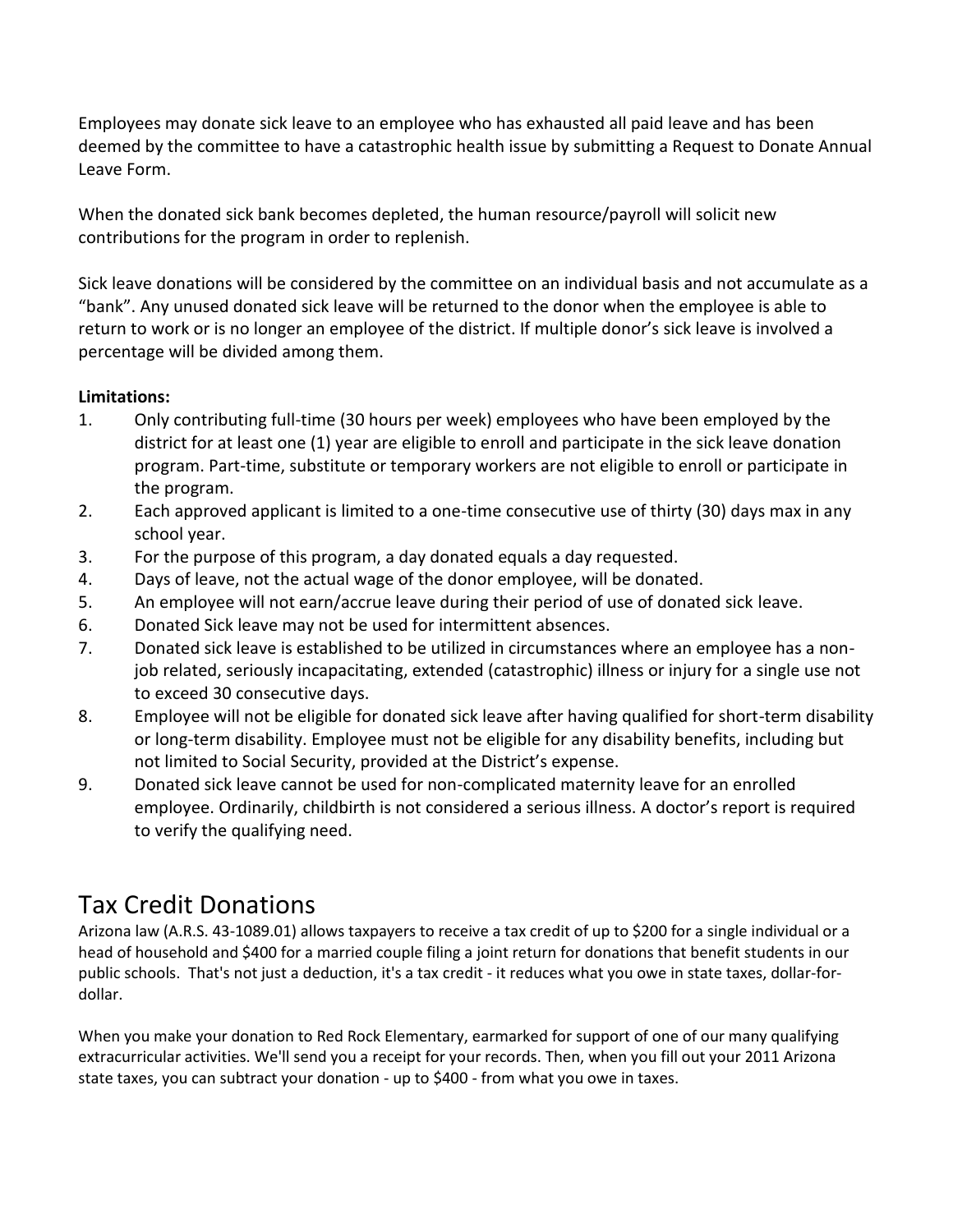All Arizona tax payers are eligible: you do not have to have children within the school district to benefit from this law.

By law, only donations to extracurricular activities, such as, athletics, 8th grade field trip, classroom field trips, special programs and more qualify for the tax credit. Donations must be made to the school district, but directed toward a specific activity or earmarked for "greatest need".

Donations can be designated in multiple ways:

- Designated for a specific child's participation in an extracurricular activity OR
- Designated for a specific program(s) OR
- Designated to be directed to the school(s) that has the greatest need.

Simply fill out the [credit form](http://www.maranausd.org/DocumentView.aspx?DID=6674) , which can be picked up in the office, or printed off our web site, and make your contribution in at school or mail it, along with your check to the Red Rock School District by December 31.

## Family Medical Leave Act (FMLA)

The FMLA entitles eligible employees of covered employers to take unpaid, job-protected leave for specified family and medical reasons with continuation of group health insurance coverage under the same terms and conditions as if the employee had not taken leave. Eligible employees are entitled to:

Twelve workweeks of leave in a 12-month period for:

- the birth of a child and to care for the newborn child within one year of birth;
- the placement with the employee of a child for adoption or foster care and to care for the newly placed child within one year of placement;
- to care for the employee's spouse, child, or parent who has a serious health condition;
- a serious health condition that makes the employee unable to perform the essential functions of his or her job;
- any qualifying exigency arising out of the fact that the employee's spouse, son, daughter, or parent is a covered military member on "covered active duty;" or

Twenty-six workweeks of leave during a single 12-month period to care for a covered service member with a serious injury or illness if the eligible employee is the service member's spouse, son, daughter, parent, or next of kin (military caregiver leave).

## FERPA

Please note the revised notice of parent rights under the Family Education Rights and Privacy Act, published recently be the Arizona Department of Education Exceptional Education Services, which follows:

#### ANNUAL NOTIFICATION OF CONFIDENTIALITY RIGHTS REGARDING EDUCATION RECORDS OF STUDENTS WITH DISABILITIES AND THEIR PARENTS

Confidentiality of educational records is a right of public school students and their parents. This right is provided by two federal laws, the Individuals with Disabilities Education Act (IDEA), and the Family Education Rights and Privacy Act (FERPA). Under these laws, "education records" means those records that are: (1) directly related to a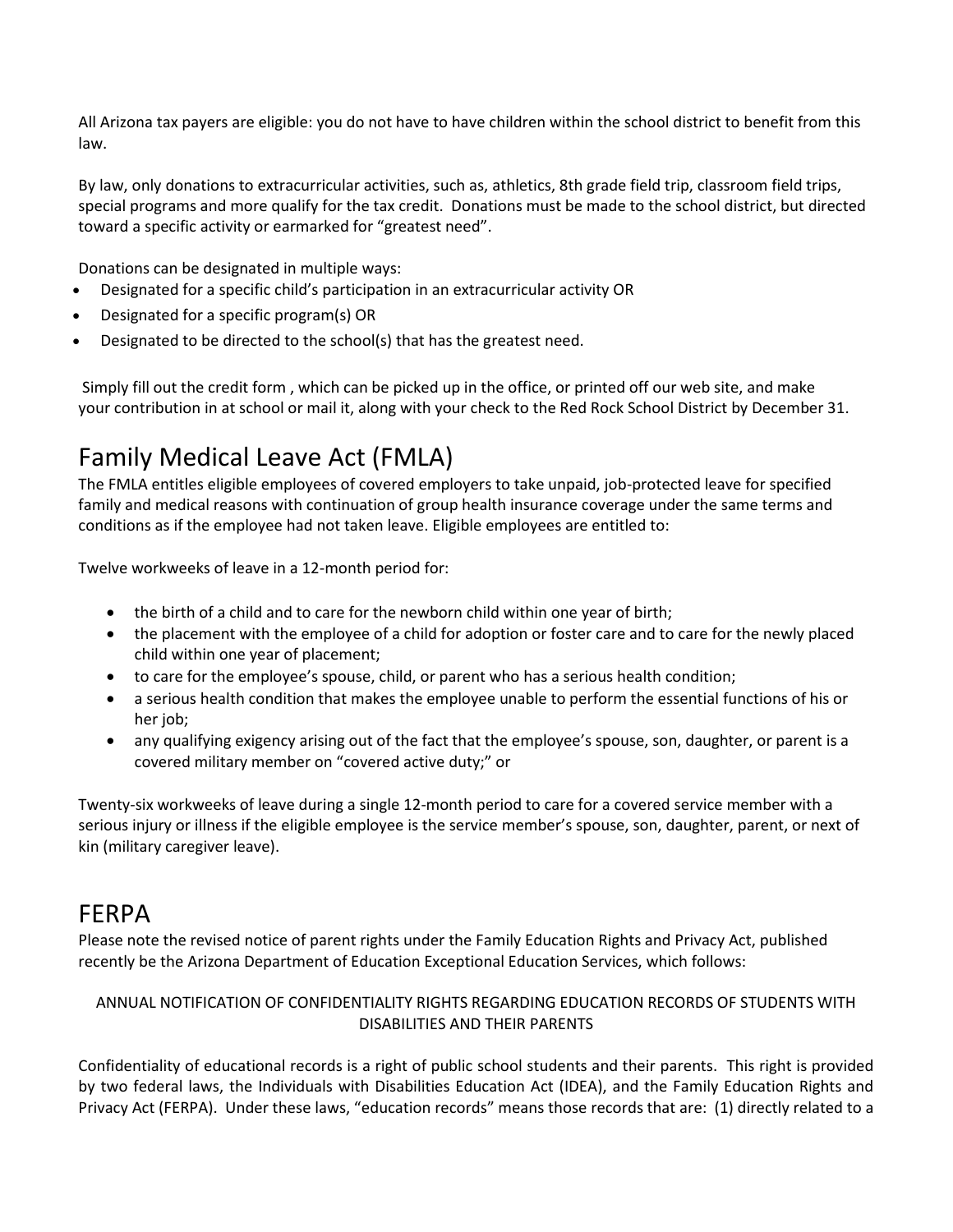student; and (2) maintained by an educational agency or institution. Of course, educational records are maintained on every child enrolled in public school: The types of information gathered and maintained includes, but is not limited to: the student's and parents' names, address and telephone number; the student's date of place of birth, date of enrollment in school, records from previous schools attended, attendance record, subjects taken, grades, school activities, assessment results, number if credits earned, immunization records, disciplinary records if any, correspondence from parents, and child find and other screening results, including hearing and vision screening results.

In addition, for children with disabilities, educational records should include, among other things, evaluation and testing materials, medical and health information, each annual Individualized Education Program (IEP), notices to parents, notes regarding IEP meetings, parental consent documents, information provided by parents, progress reports, assessment results, materials related to disciplinary actions, and medication agreements.

The information is gathered from a number of sources including the students' parents and the staff of school of attendance. Also, with parental permission, information may be gathered from additional sources including doctors and other health care providers.

The information is collected to assure proper identification of a student and the students' parents and the maintenance of accurate records of the student's progress and activities in school. For children with disabilities, additional information is collected in order to assure the child is identified, evaluated, and provided a Free Appropriate Public Education in accordance with state and federal special education laws.

Each agency participating under part B of IDEA must assure that all stages of gathering, storing, retaining and disclosing educational records to third parties that it complies with the federal confidentiality laws. In addition, the destruction of any educational records of a child with a disability must be in accordance with IDEA regulatory requirements.

The federal Family Policy Compliance of the U. S. Department of Education has provided the following notice of parent's rights under FERPA. In accordance with IDEA, the rights of the parents regarding education records are transferred to the student at age 18.

The Family Educational Rights and Privacy Act (FERPA) affords parents and students over 18 years of age ("eligible students") certain rights with respect to the student's education records. They are:

- 1) The right to inspect and review the student's education records within 45 days of the day the school receives a request for access. Parents or eligible students should submit to the school principal (or appropriate school official) a written request that identifies the record(s) they wish to inspect. The principal will make arrangements of access and notify the parent or eligible student where the records may be inspected.
- 2) The right to request the amendment of the student's education records that the parent or eligible student believes is inaccurate or misleading.
- 3) Parents or eligible students may ask a school district to amend a record they believe is inaccurate or misleading. They should write the school principal, clearly identify the part of the record they want changed, and specify why it is inaccurate or misleading.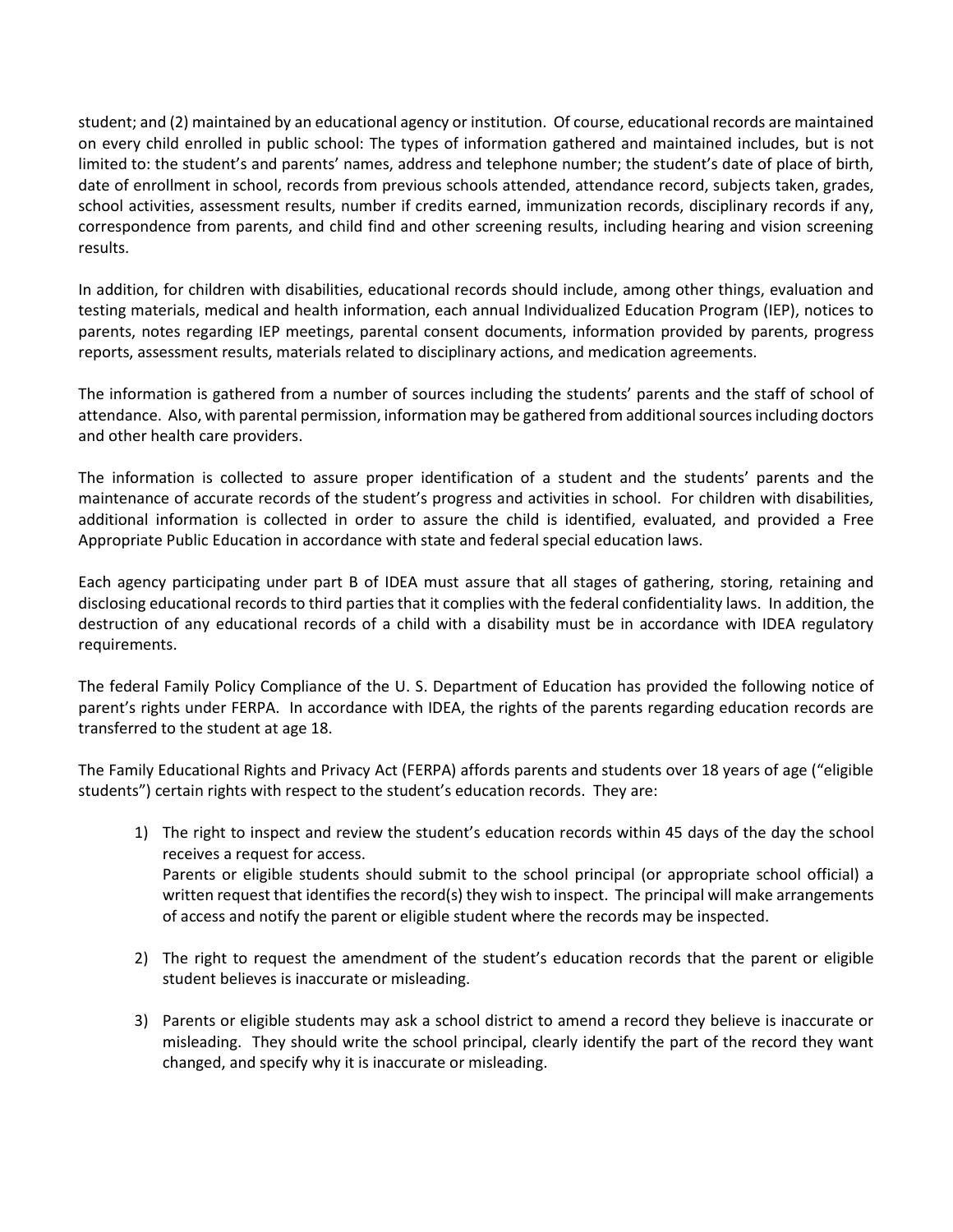If the school decided not to amend the records as requested by the parent or eligible student, the school will notify the parent or eligible student of the decision and advise them of their right to a hearing regarding the request for amendment. Additional information regarding the hearing procedures will be provided to the parent or eligible student when notified of the right to a hearing.

4) The right to consent to disclosures of personally identifiable information contained in the student's education records, except to the extent that FERPA authorizes disclosure without consent.

One exception that permits disclosure without consent is disclosure to school officials with legitimate educational interests. A school official is a person employed by the school as an administrator, supervisor, instructor, or support staff member (including health or medical staff and law enforcement unit personnel); a person serving on the school board; a person or company with whom the school has contracted to perform a special task (such as an attorney, auditor, medical consultant, or therapist); or a parent or student serving on an official committee, such as a disciplinary or grievance committee, or assisting another school official in performing his or her tasks.

A school official has a legitimate educational interest if the official needs to review an education record in order to fulfill his or her professional responsibility.

Upon request, a school may disclose education records without consent, to officials of another school district in which a student seeks or intends to enroll, if the school states in its annual notification of FERPA rights that it forwards records upon request.

5) The right to file a complaint with the U.S. Department of Education concerning alleged failures by a school to comply with the requirements of FERPA. The name and address of the office that administers FERPA is:

> Family Policy Compliance Office U.S. Department of Education 600 Independence Avenue, SW Washington, D.C. 29292-4605

A school may designate information in educational records as "directory information" and may disclose it without parent consent, unless notified that the school is not to disclose the information without consent. The law defines "directory information" as follows:

The student's name, address, telephone listing, date and place of birth, major field of study, participation in officially recognized activities and sports, weight and height of members if athletic teams, dates of attendance, degrees and awards receive, and most recent previous educational agency or institution attended by the student.

Notice of these rights is available, upon request, on audiotape, in Braille, and in languages other than English may contact the Arizona Department of Education at 602-542-3111.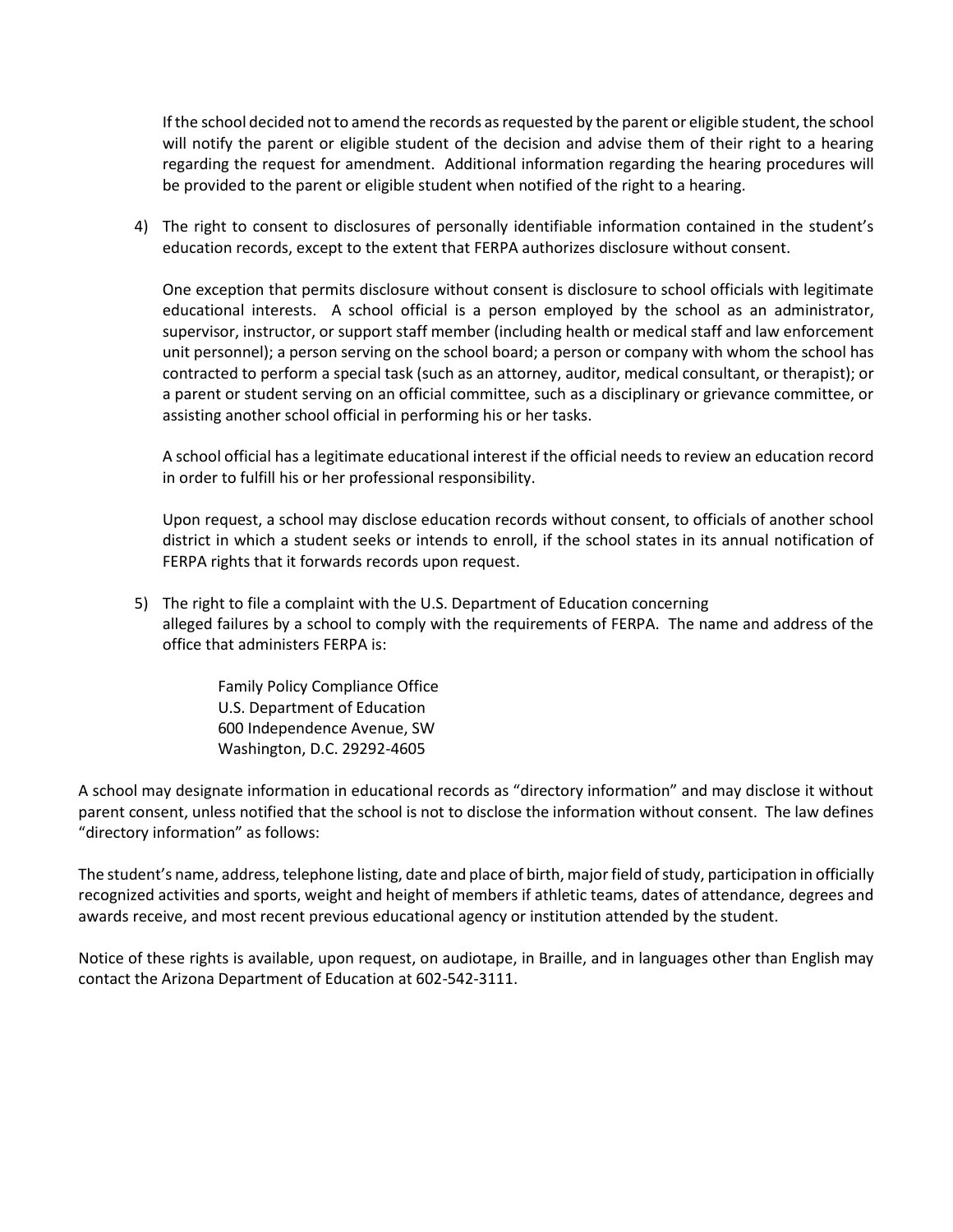## Military Leave

Paid leave will be granted for up to a total of 30 days in two consecutive federal fiscal years for training or duty in the Arizona National Guard or any branch of the United States Armed Forces. If you request military leave, you are required to submit a copy of your orders for duty with the request.

See Arizona Revised Statutes (A.R.S.) §§ 26-168, 26-171, 38-610 and 38-610.01 for specific information and requirements regarding military.

Professional Leave/Sabbatical Leave

## Worker's Compensation-Related Leave

In accordance with Arizona's Workers' Compensation laws, the State provides comprehensive workers' compensation insurance at no cost to you. This protection covers any work-related injury or illness that requires medical treatment or time off work. Workers' compensation insurance generally provides limited benefits to eligible workers in the form of medical treatment and/or compensation for a portion of lost wages. If you sustain a work-related injury or illness, no matter how minor, you must inform your supervisor and report the injury/illness immediately (within 48 hours of occurrence and after medical treatment is received).

## **V. Employee Contracts, Certification & Evaluations**

## Certificate Renewal-Certified Employees

It is the responsibility of the employee to keep an accurate record of when his or her teaching certificate (whether substitute, temporary, or long-term) expires and to complete the renewal process prior to expiration. Renewal forms may be obtained from the Human Resource Department or the Arizona Department of Education at [www.ade.az.gov/certiftiavoin.](http://www.ade.az.gov/certiftiavoin) Teachers that allow their certificates to expire must obtain a substitute certificate to remain in the classroom at a reduced rate of \$100 per day with loss of benefits.

## Contract Renewal-Certified Employees

Teaching contracts for probationary and continuing teachers are offered by The Governing Board in the spring for the following school year. In accordance with Arizona law, employees are required to sign and return the contract within fifteen (15) days of the date of issue. Failure to return a signed contract within the designated timeline will be considered as a resignation.

## Evaluations-Certified Employees

Certified employee evaluation is based off of teacher evaluation tool as well as student academic performance based on District mandated assessment.